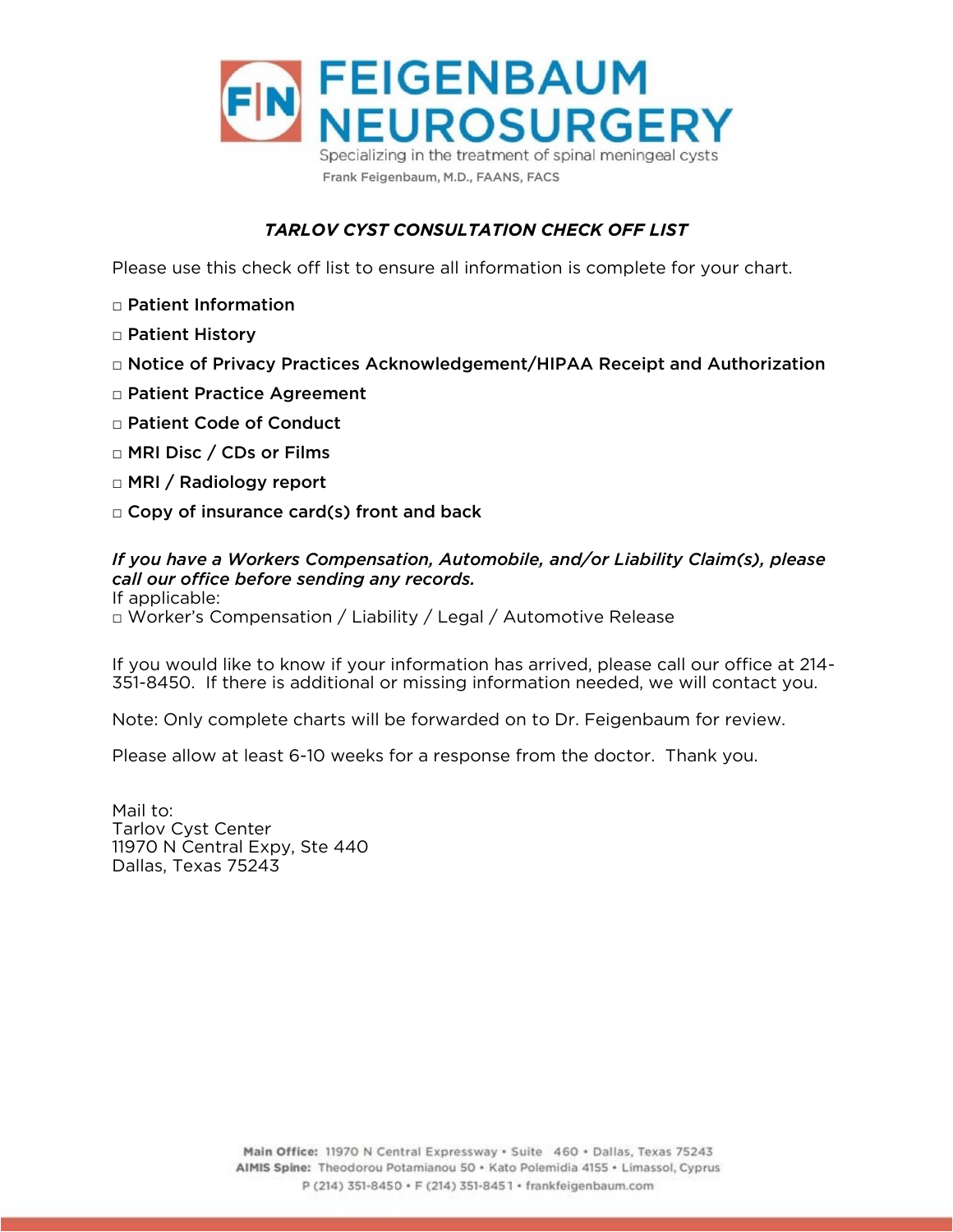

Frank Feigenbaum, M.D., FAANS, FACS

| <b>PATIENT INFORMATION</b>                                                                                                                                                                                                                                                                                                                                                                                                                                                                                                  |                           |  |        |                    |                                                                                                                 |        |                                                      |      |                                    |
|-----------------------------------------------------------------------------------------------------------------------------------------------------------------------------------------------------------------------------------------------------------------------------------------------------------------------------------------------------------------------------------------------------------------------------------------------------------------------------------------------------------------------------|---------------------------|--|--------|--------------------|-----------------------------------------------------------------------------------------------------------------|--------|------------------------------------------------------|------|------------------------------------|
| (MI)<br><b>Patient Name: (First)</b>                                                                                                                                                                                                                                                                                                                                                                                                                                                                                        |                           |  | (Last) |                    |                                                                                                                 |        | Date of Birth:                                       |      | Date:                              |
| Gender:<br>$\Box$ Male $\Box$ Female                                                                                                                                                                                                                                                                                                                                                                                                                                                                                        | <b>Social Security #:</b> |  |        |                    | Address:                                                                                                        |        |                                                      |      |                                    |
| <b>Preferred Contact:</b><br>$\Box$ Cell<br>$\Box$ Home $\Box$ Work                                                                                                                                                                                                                                                                                                                                                                                                                                                         |                           |  | City:  |                    |                                                                                                                 | State: |                                                      | Zip: |                                    |
| Home Phone:<br><b>Work Phone:</b>                                                                                                                                                                                                                                                                                                                                                                                                                                                                                           |                           |  |        | <b>Cell Phone:</b> |                                                                                                                 |        | $\Box$ Yes $\Box$ No                                 |      | Can we leave a voicemail:          |
| <b>Marital Status:</b><br>Race:<br>□ Divorced □ Widowed<br>□ Married<br>□ African American □ Non-Hispanic<br>$\Box$ Single<br>$\Box$ Hispanic<br>□ Asian/Pacific Islander<br>□ American Indian/Alaskan Native<br>□ Separated<br>$\Box$ Other $\Box$ Other $\Box$<br>□ Partner<br>$\sqcap$ White<br>□ Other                                                                                                                                                                                                                  |                           |  |        |                    |                                                                                                                 |        |                                                      |      |                                    |
| Ethnicity:<br><b>Preferred Language:</b>                                                                                                                                                                                                                                                                                                                                                                                                                                                                                    |                           |  |        |                    | <b>Email Address: *</b>                                                                                         |        |                                                      |      |                                    |
| Employer:<br><b>Employer Location (City, State):</b><br>the company of the company of the company of the company of the company of the company of the company of the company of the company of the company of the company of the company of the company of the company of the company<br>$\bullet$ . The state of the state of the state of the state of the state of the state of the state of the state of the state of the state of the state of the state of the state of the state of the state of the state of the st |                           |  |        |                    | the contract of the contract of the contract of the contract of the contract of the contract of the contract of |        | <b>Work Phone:</b><br>the property of the control of |      | $\sim$ $\sim$ $\sim$ $\sim$ $\sim$ |

providing my email. Lagree and still elect to receive email communication.

|                                                                                                        |  |                                 | <b>EMERGENCY CONTACT</b>                                                                                                                                   |                                                                 |                      |        |                                                                       |                                                     |  |
|--------------------------------------------------------------------------------------------------------|--|---------------------------------|------------------------------------------------------------------------------------------------------------------------------------------------------------|-----------------------------------------------------------------|----------------------|--------|-----------------------------------------------------------------------|-----------------------------------------------------|--|
| Name:                                                                                                  |  | <b>Relationship to Patient:</b> |                                                                                                                                                            | Address, City, State, Zip:                                      |                      |        | <b>Preferred Contact:</b><br>$\Box$ Home $\Box$ Work<br>$\sqcap$ Cell |                                                     |  |
| Home Phone:                                                                                            |  | <b>Work Phone:</b>              |                                                                                                                                                            | <b>Cell Phone:</b>                                              |                      |        | Can we leave a voicemail:<br>$\Box$ Yes $\Box$ No                     |                                                     |  |
| Name:                                                                                                  |  | <b>Relationship to Patient:</b> |                                                                                                                                                            | Address, City, State, Zip:                                      |                      |        | <b>Preferred Contact:</b><br>$\Box$ Home $\Box$ Work<br>$\Box$ Cell   |                                                     |  |
| Home Phone:                                                                                            |  | <b>Work Phone:</b>              |                                                                                                                                                            | <b>Cell Phone:</b>                                              |                      |        | Can we leave a voicemail:<br>$\Box$ Yes $\Box$ No                     |                                                     |  |
|                                                                                                        |  |                                 | <b>REFERRAL INFORMATION</b>                                                                                                                                |                                                                 |                      |        |                                                                       |                                                     |  |
| How did you find us:<br>□ Internet/Website:<br>□ Yes □ No<br>□ Tarlov Cyst Foundation<br>$\Box$ Other: |  |                                 | Did you refer yourself:                                                                                                                                    |                                                                 | $\Box$ Yes $\Box$ No |        |                                                                       | Is your primary care same as your referring doctor? |  |
| <b>Referring Physician:</b>                                                                            |  | City, State:                    |                                                                                                                                                            | Phone:                                                          |                      |        | Fax:                                                                  |                                                     |  |
| <b>Primary Care Physician:</b>                                                                         |  | City, State:                    |                                                                                                                                                            | Phone:                                                          |                      | Fax:   |                                                                       |                                                     |  |
| Have you seen other doctors for this problem:<br>$\Box$ Yes $\Box$ No                                  |  |                                 |                                                                                                                                                            | Who:                                                            |                      |        |                                                                       |                                                     |  |
| □ Yes □ No                                                                                             |  |                                 | Do you have a healthcare directive or power of attorney:                                                                                                   | If no, would you like more information:<br>$\neg$ Yes $\neg$ No |                      |        |                                                                       |                                                     |  |
|                                                                                                        |  |                                 | <b>INSURANCE INFORMATION</b>                                                                                                                               |                                                                 |                      |        |                                                                       |                                                     |  |
| <b>Primary Ins:</b>                                                                                    |  | Policy:                         |                                                                                                                                                            |                                                                 |                      | Group: |                                                                       |                                                     |  |
| Primary Card Holder/Policyholder's Name:<br>Ins Type:<br>$\Box$ HMO $\Box$ PPO<br>□ Other              |  |                                 |                                                                                                                                                            | Relationship:<br>$\square$ Self<br>□ Child □ Other              | □ Spouse             |        | <b>Social Security:</b>                                               |                                                     |  |
|                                                                                                        |  |                                 | Main Office: 11970 N Central Expressway · Suite 460 · Dallas, Texas 75243<br>AIMIS Spine: Theodorou Potamianou 50 · Kato Polemidia 4155 · Limassol, Cyprus |                                                                 |                      |        |                                                                       | Page 1 of 2                                         |  |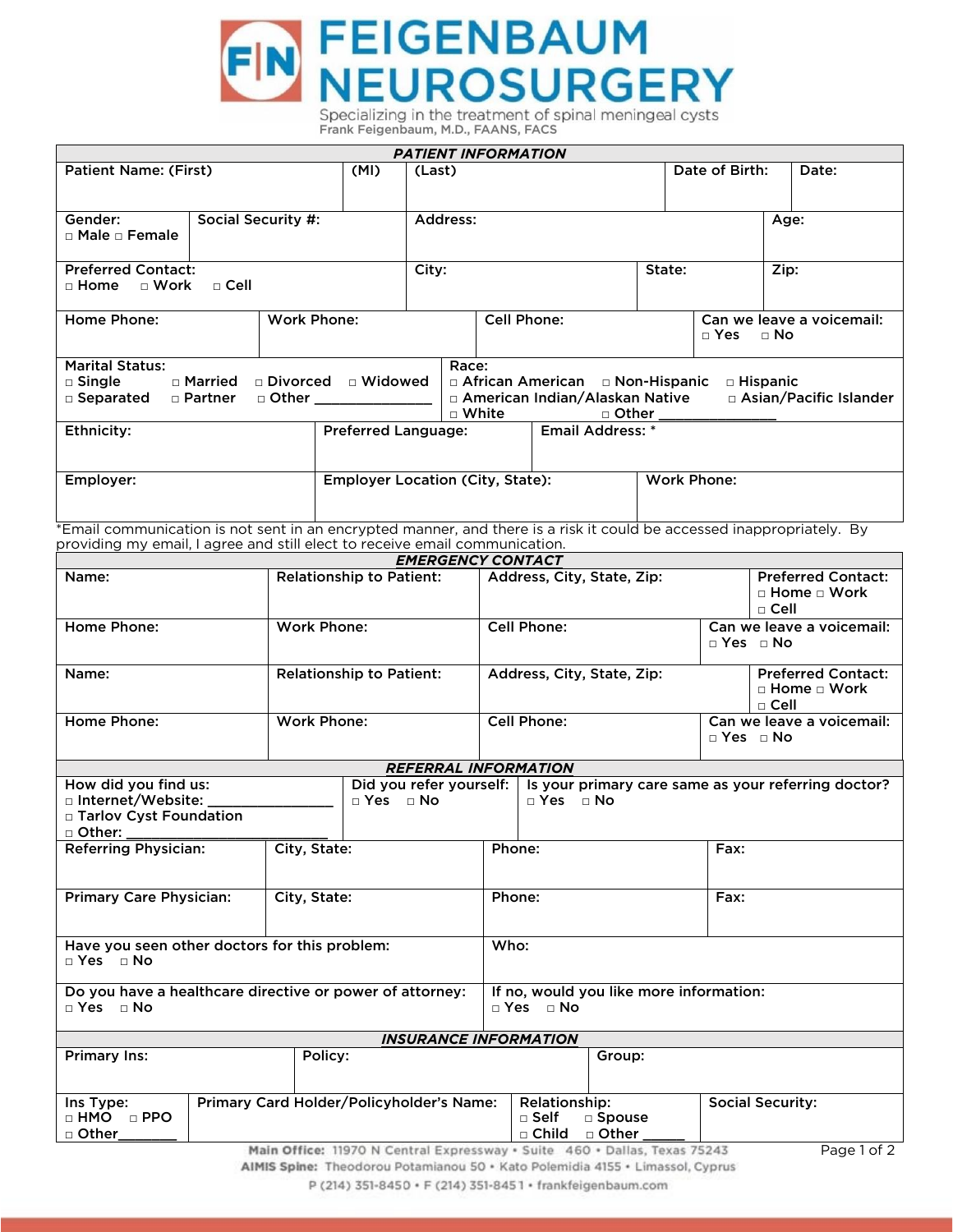

| Gender:<br>□ Male □ Female                                                                                                                                               | Date of Birth: |                                    | <b>Group Employer:</b>                                                                                                                                                                                                                                                                                                                                                                                                                                                                                                                                                                                                                                                                                                                                                                                                                             |                                         |  | <b>Employer Phone:</b>                                     |          |                                        |  |
|--------------------------------------------------------------------------------------------------------------------------------------------------------------------------|----------------|------------------------------------|----------------------------------------------------------------------------------------------------------------------------------------------------------------------------------------------------------------------------------------------------------------------------------------------------------------------------------------------------------------------------------------------------------------------------------------------------------------------------------------------------------------------------------------------------------------------------------------------------------------------------------------------------------------------------------------------------------------------------------------------------------------------------------------------------------------------------------------------------|-----------------------------------------|--|------------------------------------------------------------|----------|----------------------------------------|--|
| Secondary Ins:                                                                                                                                                           |                | Policy:                            |                                                                                                                                                                                                                                                                                                                                                                                                                                                                                                                                                                                                                                                                                                                                                                                                                                                    |                                         |  | Group:                                                     |          |                                        |  |
| Ins Type:<br>$\Box$ HMO $\Box$ PPO<br>□ Other                                                                                                                            |                | <b>Policyholder's Name:</b>        |                                                                                                                                                                                                                                                                                                                                                                                                                                                                                                                                                                                                                                                                                                                                                                                                                                                    | Relationship:<br>□ Self<br>$\Box$ Child |  | <b>Social Security:</b><br>□ Spouse<br>□ Other             |          |                                        |  |
| Gender:<br>$\Box$ Male $\Box$ Female                                                                                                                                     | Date of Birth: |                                    | <b>Group Employer:</b>                                                                                                                                                                                                                                                                                                                                                                                                                                                                                                                                                                                                                                                                                                                                                                                                                             |                                         |  | <b>Employer Phone:</b>                                     |          |                                        |  |
| Do you have an open liability case:<br>$\Box$ Yes**<br>$\sqcap$ No                                                                                                       |                |                                    | Is this a work-related injury:<br>$\Box$ Yes** $\Box$ No                                                                                                                                                                                                                                                                                                                                                                                                                                                                                                                                                                                                                                                                                                                                                                                           |                                         |  | Is this due to an auto accident:<br>$\Box$ Yes** $\Box$ No |          |                                        |  |
| **If yes, contact our office first<br>Do you have regular Medicare:<br>$\Box$ Yes*** $\Box$ No                                                                           |                |                                    |                                                                                                                                                                                                                                                                                                                                                                                                                                                                                                                                                                                                                                                                                                                                                                                                                                                    | □ Yes*** □ No                           |  | Do you have a replacement HMO:                             |          |                                        |  |
| Authorization section                                                                                                                                                    |                |                                    | ***If yes, please sign the Medicare Lifetime Certificate section; if there is a secondary to Medicare, sign Medigap                                                                                                                                                                                                                                                                                                                                                                                                                                                                                                                                                                                                                                                                                                                                |                                         |  |                                                            |          |                                        |  |
| Is the patient a Veteran:                                                                                                                                                |                |                                    | <b>MEDICARE SECONDARY PAYER QUESTIONNAIRE (if applicable)</b><br>Did the VA refer the patient to Feigenbaum Neurosurgery for treatment:                                                                                                                                                                                                                                                                                                                                                                                                                                                                                                                                                                                                                                                                                                            |                                         |  |                                                            |          |                                        |  |
| $\Box$ Yes $\Box$ No<br>Authorization #:                                                                                                                                 |                | $\Box$ Yes $\Box$ No<br>□ Yes □ No | Does the patient have a VA "fee basis ID card":                                                                                                                                                                                                                                                                                                                                                                                                                                                                                                                                                                                                                                                                                                                                                                                                    |                                         |  | $\Box$ Yes $\Box$ No                                       |          | Do you have a Federal Black Lung Card: |  |
| Is the patient covered by an employer's health insurance plan through their own employment or that of a family<br>member (NOT retiree coverage):<br>$\Box$ Yes $\Box$ No |                |                                    |                                                                                                                                                                                                                                                                                                                                                                                                                                                                                                                                                                                                                                                                                                                                                                                                                                                    |                                         |  |                                                            |          |                                        |  |
|                                                                                                                                                                          |                |                                    | <b>INSURANCE AUTHORIZATION AND ASSIGNMENT</b>                                                                                                                                                                                                                                                                                                                                                                                                                                                                                                                                                                                                                                                                                                                                                                                                      |                                         |  |                                                            |          |                                        |  |
|                                                                                                                                                                          |                |                                    | I authorize payment of medical benefits directly to FEIGENBAUM NEUROSURGERY, P.A. I consent to the release of<br>medical information to my insurance company and physicians, and financial and medical information to my emergency<br>contacts. ***I have the right to revoke this authorization at any time; I may inspect or copy the protected health<br>information to be disclosed as described in this document; revocation is not effective in cases where the information has<br>already been disclosed but will be effective going forward; information used or disclosed as a result of this authorization<br>may be subject to redisclosure by the recipient and may no longer be protected by federal or state law; I have the right<br>to refuse to sign this authorization and that my treatment will not be conditioned on signing. |                                         |  |                                                            |          |                                        |  |
| Patient/Representative Signature                                                                                                                                         |                |                                    |                                                                                                                                                                                                                                                                                                                                                                                                                                                                                                                                                                                                                                                                                                                                                                                                                                                    | Date                                    |  |                                                            |          |                                        |  |
| Patient Name                                                                                                                                                             |                |                                    |                                                                                                                                                                                                                                                                                                                                                                                                                                                                                                                                                                                                                                                                                                                                                                                                                                                    | $\overline{DOB}$                        |  |                                                            |          |                                        |  |
|                                                                                                                                                                          |                |                                    | <b>MEDICARE LIFETIME CERTIFICATE (if applicable)</b>                                                                                                                                                                                                                                                                                                                                                                                                                                                                                                                                                                                                                                                                                                                                                                                               |                                         |  |                                                            |          |                                        |  |
| benefits or the benefits payable for related services.                                                                                                                   |                |                                    | I request that payment of authorized Medicare benefits be made on my behalf to FEIGENBAUM NEUROSURGERY, P.A.<br>(FN) for any services furnished me by these physicians. I authorize any holder of medical information about me to<br>release to the Center for Medicare and Medicaid Services and its agents any information needed to determine these                                                                                                                                                                                                                                                                                                                                                                                                                                                                                             |                                         |  |                                                            |          |                                        |  |
| Patient Medicare #<br><b>Beneficiary Signature</b><br>Date                                                                                                               |                |                                    |                                                                                                                                                                                                                                                                                                                                                                                                                                                                                                                                                                                                                                                                                                                                                                                                                                                    |                                         |  |                                                            |          |                                        |  |
|                                                                                                                                                                          |                |                                    | <b>MEDIGAP AUTHORIZATION FORM (if applicable)</b>                                                                                                                                                                                                                                                                                                                                                                                                                                                                                                                                                                                                                                                                                                                                                                                                  |                                         |  |                                                            |          |                                        |  |
|                                                                                                                                                                          |                |                                    | I hereby authorize payment of my Medigap benefits to FEIGENBAUM NEUROSURGERY, P.A. (FN) for all claims on my<br>behalf. This authorization applies to all services until it is revoked by me or my representative.                                                                                                                                                                                                                                                                                                                                                                                                                                                                                                                                                                                                                                 |                                         |  |                                                            |          |                                        |  |
| <b>Beneficiary Signature</b>                                                                                                                                             |                |                                    | Date                                                                                                                                                                                                                                                                                                                                                                                                                                                                                                                                                                                                                                                                                                                                                                                                                                               | MEDIGAP Ins Co                          |  |                                                            | Policy # |                                        |  |
|                                                                                                                                                                          |                |                                    | Main Office: 11970 N Central Expressway · Suite 460 · Dallas, Texas 75243                                                                                                                                                                                                                                                                                                                                                                                                                                                                                                                                                                                                                                                                                                                                                                          |                                         |  |                                                            |          | Page 2 of 2                            |  |
|                                                                                                                                                                          |                |                                    | AIMIS Spine: Theodorou Potamianou 50 · Kato Polemidia 4155 · Limassol, Cyprus                                                                                                                                                                                                                                                                                                                                                                                                                                                                                                                                                                                                                                                                                                                                                                      |                                         |  |                                                            |          |                                        |  |
|                                                                                                                                                                          |                |                                    | P (214) 351-8450 · F (214) 351-8451 · frankfeigenbaum.com                                                                                                                                                                                                                                                                                                                                                                                                                                                                                                                                                                                                                                                                                                                                                                                          |                                         |  |                                                            |          |                                        |  |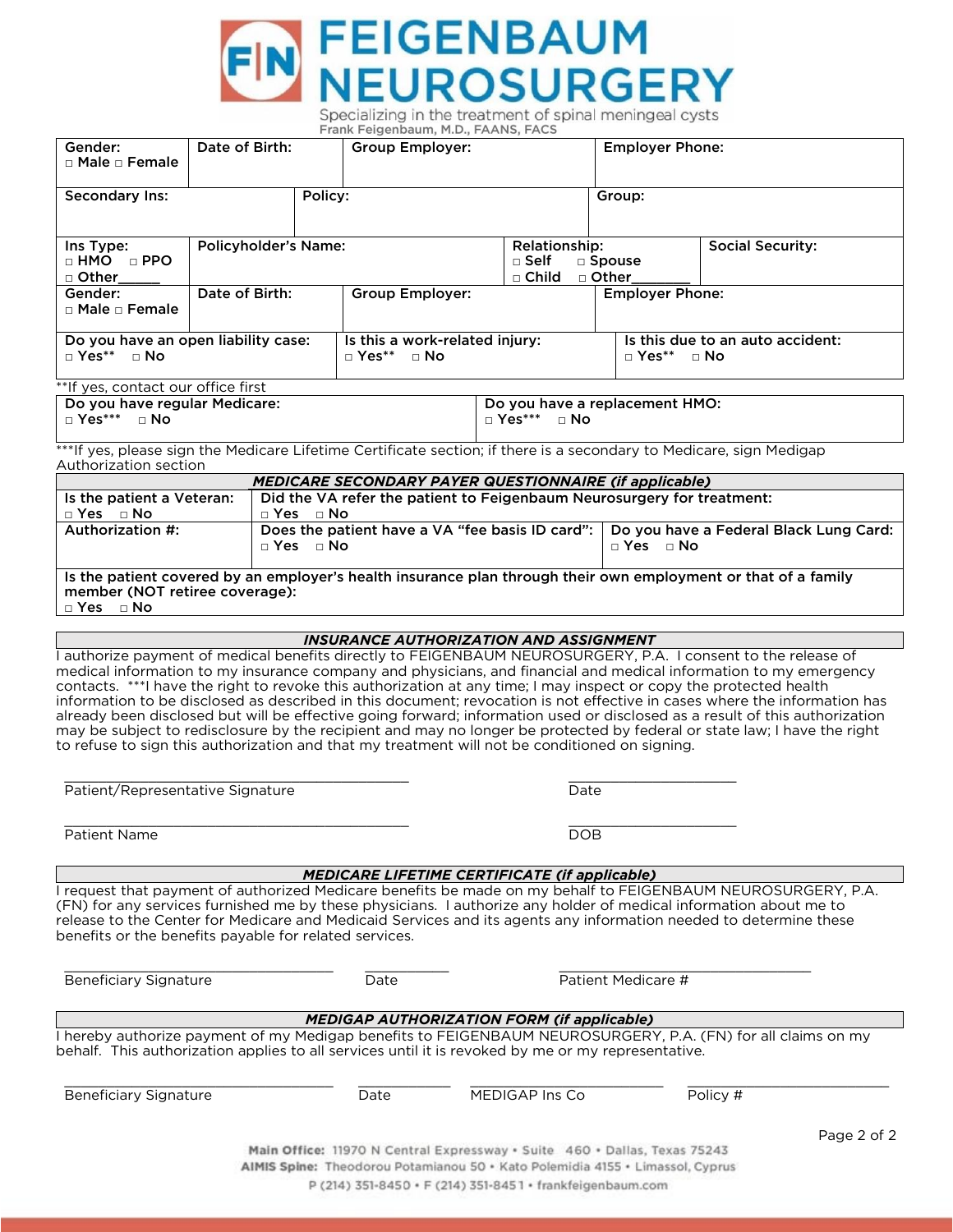

| Name:                                            | Date of Birth:                                    | Height:                              | Weight:<br>Date:                               |                          |  |  |  |  |  |
|--------------------------------------------------|---------------------------------------------------|--------------------------------------|------------------------------------------------|--------------------------|--|--|--|--|--|
|                                                  |                                                   |                                      |                                                |                          |  |  |  |  |  |
| <b>PAST MEDICAL HISTORY (Check All Present):</b> |                                                   |                                      |                                                |                          |  |  |  |  |  |
| □ No Medial History                              |                                                   | Neurologic / Psychiatric:            |                                                | <b>Gastrointestinal:</b> |  |  |  |  |  |
| Cardiovascular (Heart):                          | □ Stroke:                                         |                                      | □ Hepatitis / Liver Disease                    |                          |  |  |  |  |  |
| □ Hypertension (High Blood Pressure)             |                                                   |                                      | □ Peptic / Gastric Ulcer                       |                          |  |  |  |  |  |
| □ Coronary Artery / Heart Disease                |                                                   | Last Recommended Change              | □ GERD (Reflux)                                |                          |  |  |  |  |  |
| □ Deep Vessel Thrombosis (DVT /                  | $\Box$ Seizures:                                  |                                      | $\Box$ Colon / Rectal: $\Box$                  |                          |  |  |  |  |  |
| Blood Clots / Congenital Clotting                |                                                   |                                      | □ Irritable Bowel Syndrome (IBS)               |                          |  |  |  |  |  |
| Factor Deficiency)                               | $\Box$ Trauma                                     |                                      | <b>Cancer:</b>                                 |                          |  |  |  |  |  |
| □ Atrial Fibrillation / Irregular Heart          | $\Box$ Head Injury                                |                                      | □ Breast:                                      |                          |  |  |  |  |  |
| Rhythm:                                          | □ Anxiety Disorder                                |                                      | □ Right □ Left Year_____                       |                          |  |  |  |  |  |
| $Type_$                                          | □ Bi-polar Disorder                               |                                      | □ Colon: _______________________ Year ________ |                          |  |  |  |  |  |
| □ Heart Valve Problems                           | $\square$ Depression                              |                                      |                                                |                          |  |  |  |  |  |
| □ Cardiac Stents                                 | $\square$ Dementia                                |                                      | □ Prostate: _________________ Year ________    |                          |  |  |  |  |  |
| □ Congestive Heart Failure                       | □ Migraine Headaches                              |                                      | □ Other: ____________                          | Year $\frac{\ }{\ }$     |  |  |  |  |  |
| □ Peripheral Vascular Disease                    | □ Multiple Sclerosis (MS)                         |                                      | Respiratory:                                   |                          |  |  |  |  |  |
| □ Pacemaker / Defibrillator                      | □ Peripheral Neuropathy                           |                                      | □ COPD / Emphysema                             |                          |  |  |  |  |  |
| □ Myocardial Infarction:                         | □ Hereditary Defects                              |                                      | $\Box$ Asthma                                  |                          |  |  |  |  |  |
| Last Known                                       |                                                   | □ Spinal Cord Stimulator Implant     | □ Seasonal Allergies                           |                          |  |  |  |  |  |
| Metabolic:                                       | □ Pain Pump                                       |                                      | $\Box$ Sleep Apnea:                            |                          |  |  |  |  |  |
| $\Box$ Diabetes:                                 |                                                   | Musculoskeletal:                     | □ CPAP □ BiPAP                                 |                          |  |  |  |  |  |
| □ Type I □ Type II                               | $\Box$ Rheumatoid Arthritis (RA)                  |                                      | □ Pulmonary Embolism                           |                          |  |  |  |  |  |
| □ Thyroid Disorder:                              | □ Gout                                            |                                      | □ Lung Disease: _                              |                          |  |  |  |  |  |
| $\Box$ Hypothyroid $\Box$ Hyperthyroid           | □ Fibromyalgia                                    |                                      | Other:                                         |                          |  |  |  |  |  |
| □ Hyperlipidemia (High Cholesterol)              | □ Osteoarthritis                                  |                                      | □ Chronic Kidney / Renal Disease               |                          |  |  |  |  |  |
| $\Box$ Obesity                                   | $\Box$ Osteoporosis                               |                                      | $\Box$ Glaucoma                                |                          |  |  |  |  |  |
| <b>Connective Tissue Disease:</b>                |                                                   | Renal (Kidney):                      | $\Box$ Anemia                                  |                          |  |  |  |  |  |
| $\Box$ Marfan's                                  | □ Kidney Failure                                  |                                      | $\Box$ Other:                                  |                          |  |  |  |  |  |
| □ Ehlers-Danlos Syndrome                         | □ Removal of Kidney:                              |                                      |                                                |                          |  |  |  |  |  |
| $\Box$ Other:                                    | $\Box$ Right $\Box$ Left                          |                                      |                                                |                          |  |  |  |  |  |
| Infectious:                                      | $\Box$ Dialysis                                   |                                      |                                                |                          |  |  |  |  |  |
| $\Box$ HIV / AIDS                                | $\Box$ Other: $\_\_$                              |                                      |                                                |                          |  |  |  |  |  |
| $\square$ Shingles                               |                                                   |                                      |                                                |                          |  |  |  |  |  |
| □ Methicillin Resistant Staph Aureus             |                                                   |                                      |                                                |                          |  |  |  |  |  |
| (MRSA)                                           |                                                   |                                      |                                                |                          |  |  |  |  |  |
|                                                  |                                                   | <b>PAST SURGICAL HISTORY:</b>        |                                                |                          |  |  |  |  |  |
| □ NO PRIOR SURGERIES                             | Date:                                             | Surgery:                             |                                                | Date:                    |  |  |  |  |  |
| $\Box$ Tonsillectomy                             |                                                   | □ Shoulder Surgery:                  |                                                |                          |  |  |  |  |  |
|                                                  |                                                   | □ Left □ Right                       |                                                |                          |  |  |  |  |  |
| □ Appendectomy (Appendix)                        |                                                   | □ Hysterectomy                       |                                                |                          |  |  |  |  |  |
| □ Cholecystectomy (Gallbladder)                  |                                                   | $\Box$ Heart:                        |                                                |                          |  |  |  |  |  |
|                                                  | □ Stents □ Ablation<br>$\Box$ Valve $\Box$ Bypass |                                      |                                                |                          |  |  |  |  |  |
| □ Breast Augmentation:                           |                                                   | □ Brain Tumor                        |                                                |                          |  |  |  |  |  |
| $\Box$ Left $\Box$ Right                         |                                                   |                                      |                                                |                          |  |  |  |  |  |
| □ Total Hip Arthroplasty:<br>□ Left □ Right      |                                                   | □ Brain Aneurysm                     |                                                |                          |  |  |  |  |  |
| □ Total Knee Arthroplasty:                       |                                                   | □ Chiari Malformation                |                                                |                          |  |  |  |  |  |
| □ Left □ Right                                   |                                                   |                                      |                                                |                          |  |  |  |  |  |
| □ Total Shoulder Arthroplasty:                   |                                                   | $\Box$ Brain Shunt(s)                |                                                |                          |  |  |  |  |  |
| $\square$ Left<br>$\Box$ Right                   |                                                   | SUDGICAL HISTODY CONTINUED NEYT DAGE |                                                |                          |  |  |  |  |  |

## *SURGICAL HISTORY CONTINUED NEXT PAGE*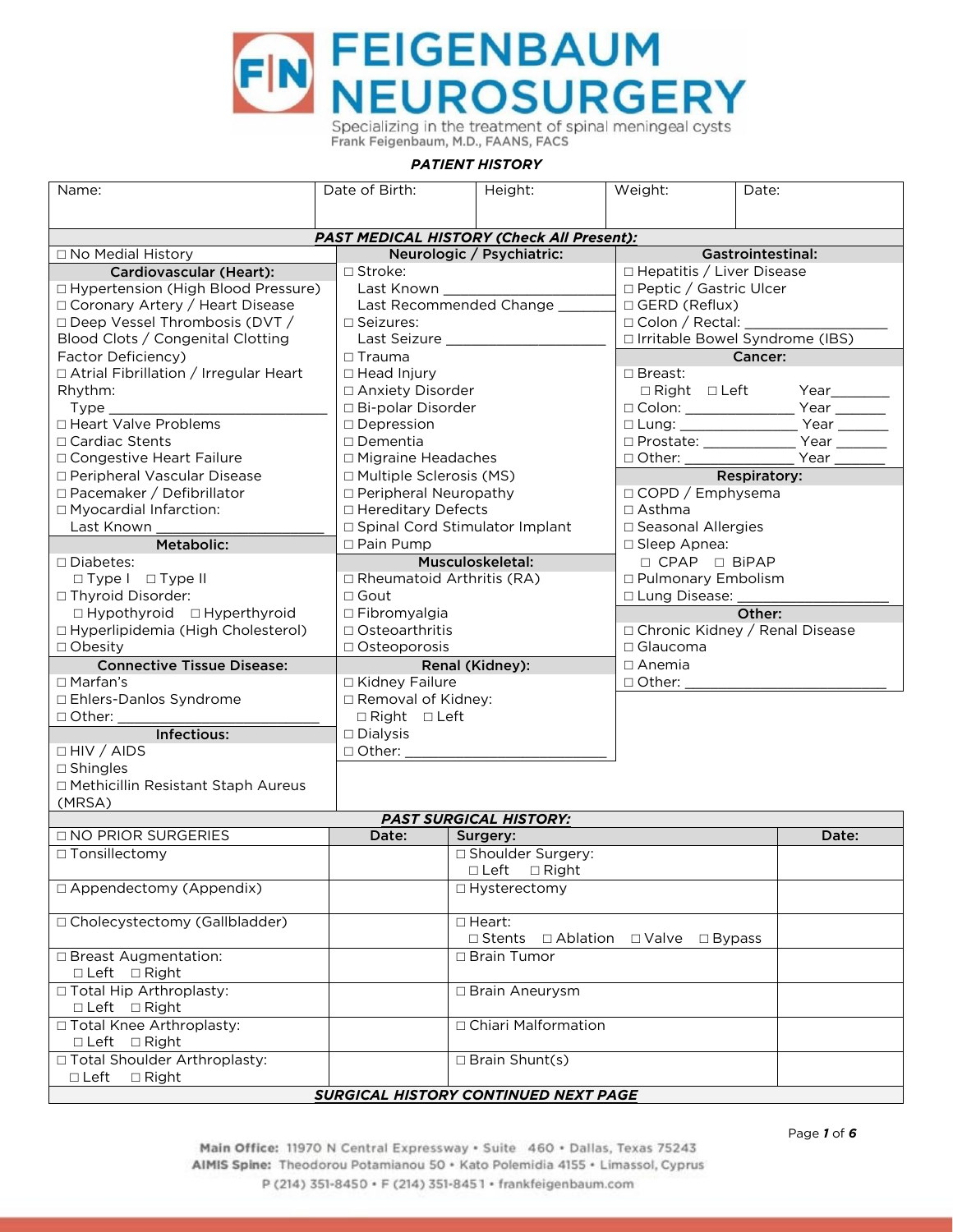

| Name:                                                                                                                 |                                           | Date of Birth:      |                                                                  | Date:                                                |  |             |  |
|-----------------------------------------------------------------------------------------------------------------------|-------------------------------------------|---------------------|------------------------------------------------------------------|------------------------------------------------------|--|-------------|--|
|                                                                                                                       |                                           |                     |                                                                  |                                                      |  |             |  |
|                                                                                                                       | <b>PAST SURGICAL HISTORY (Continued):</b> |                     |                                                                  |                                                      |  |             |  |
| Surgery:                                                                                                              | Level:                                    | Date:               |                                                                  | Surgery:                                             |  | Date:       |  |
| □ Tarlov Cyst Treatment                                                                                               | $\square$ Neck                            |                     |                                                                  | □ Other Surgery:                                     |  |             |  |
| $\Box$ Fibrin Glue $\Box$ Aspiration                                                                                  | $\Box$ Mid-Back                           |                     |                                                                  |                                                      |  |             |  |
| $\Box$ Other:                                                                                                         | □ Lower Back                              |                     |                                                                  |                                                      |  |             |  |
| □ Fusion Spine Surgery                                                                                                | $\Box$ Neck                               |                     |                                                                  | □ Other Surgery:                                     |  |             |  |
|                                                                                                                       | $\Box$ Mid-Back                           |                     |                                                                  |                                                      |  |             |  |
|                                                                                                                       | □ Lower Back                              |                     |                                                                  |                                                      |  |             |  |
| □ Discectomy Spine Surgery                                                                                            | $\square$ Neck                            |                     |                                                                  | Other Surgery:                                       |  |             |  |
|                                                                                                                       | □ Mid-Back                                |                     |                                                                  |                                                      |  |             |  |
|                                                                                                                       | □ Lower Back                              |                     |                                                                  |                                                      |  |             |  |
| □ Pain Stimulator Spine Surgery                                                                                       | $\square$ Neck                            |                     |                                                                  | □ Other Surgery:                                     |  |             |  |
|                                                                                                                       | $\Box$ Mid-Back                           |                     |                                                                  |                                                      |  |             |  |
|                                                                                                                       | □ Lower Back                              |                     |                                                                  |                                                      |  |             |  |
| □ Pain Pump Spine Surgery                                                                                             | $\square$ Neck                            |                     |                                                                  | □ Other Surgery:                                     |  |             |  |
|                                                                                                                       | $\Box$ Mid-Back                           |                     |                                                                  |                                                      |  |             |  |
|                                                                                                                       | □ Lower Back                              |                     |                                                                  |                                                      |  |             |  |
| □ Other Spine Surgery                                                                                                 | $\square$ Neck                            |                     |                                                                  | □ Other Surgery:                                     |  |             |  |
|                                                                                                                       | $\Box$ Mid-Back                           |                     |                                                                  |                                                      |  |             |  |
|                                                                                                                       | □ Lower Back                              |                     |                                                                  |                                                      |  |             |  |
| Do You Have 'Restrictive Extremity':<br>$\Box$ Yes $\Box$ No                                                          |                                           | If Yes, Which Limb: |                                                                  |                                                      |  |             |  |
| Do You Have Metal In Your Body:<br>$\Box$ Yes $\Box$ No                                                               |                                           |                     | If Yes, Is It MRI Compatible (Titanium):<br>$\Box$ Yes $\Box$ No |                                                      |  |             |  |
| Have You Had Any Problems With Anesthesia With Previous Surgeries:<br>$\Box$ Yes $\Box$ No                            |                                           |                     |                                                                  | If So, Explain:                                      |  |             |  |
| Have You Or Anyone In Your Family Had a Reaction To Anesthesia Called Malignant Hyperthermia:<br>$\Box$ Yes $\Box$ No |                                           |                     |                                                                  |                                                      |  | If So, Who: |  |
|                                                                                                                       | <b>DRUG ALLERGIES AND REACTIONS:</b>      |                     |                                                                  |                                                      |  |             |  |
| <b>Medication Name:</b>                                                                                               |                                           |                     |                                                                  | Reactions (Facial Swelling, Tightened Airway, Hives, |  |             |  |
|                                                                                                                       |                                           |                     |                                                                  | Nausea, Vomiting, Upset Stomach, Headache, Etc.):    |  |             |  |
| □ No Known Drug Allergies (NKDA)                                                                                      |                                           |                     |                                                                  |                                                      |  |             |  |
| $\Box$ Latex                                                                                                          |                                           |                     |                                                                  |                                                      |  |             |  |
| $\square$ Betadine                                                                                                    |                                           |                     |                                                                  |                                                      |  |             |  |
| $\Box$ Shellfish                                                                                                      |                                           |                     |                                                                  |                                                      |  |             |  |
| □ IV Contrast/Dye                                                                                                     |                                           |                     |                                                                  |                                                      |  |             |  |
|                                                                                                                       |                                           |                     |                                                                  |                                                      |  |             |  |
|                                                                                                                       |                                           |                     |                                                                  |                                                      |  |             |  |
|                                                                                                                       |                                           |                     |                                                                  |                                                      |  |             |  |
|                                                                                                                       |                                           |                     |                                                                  |                                                      |  |             |  |
|                                                                                                                       |                                           |                     |                                                                  |                                                      |  |             |  |
|                                                                                                                       |                                           |                     |                                                                  |                                                      |  |             |  |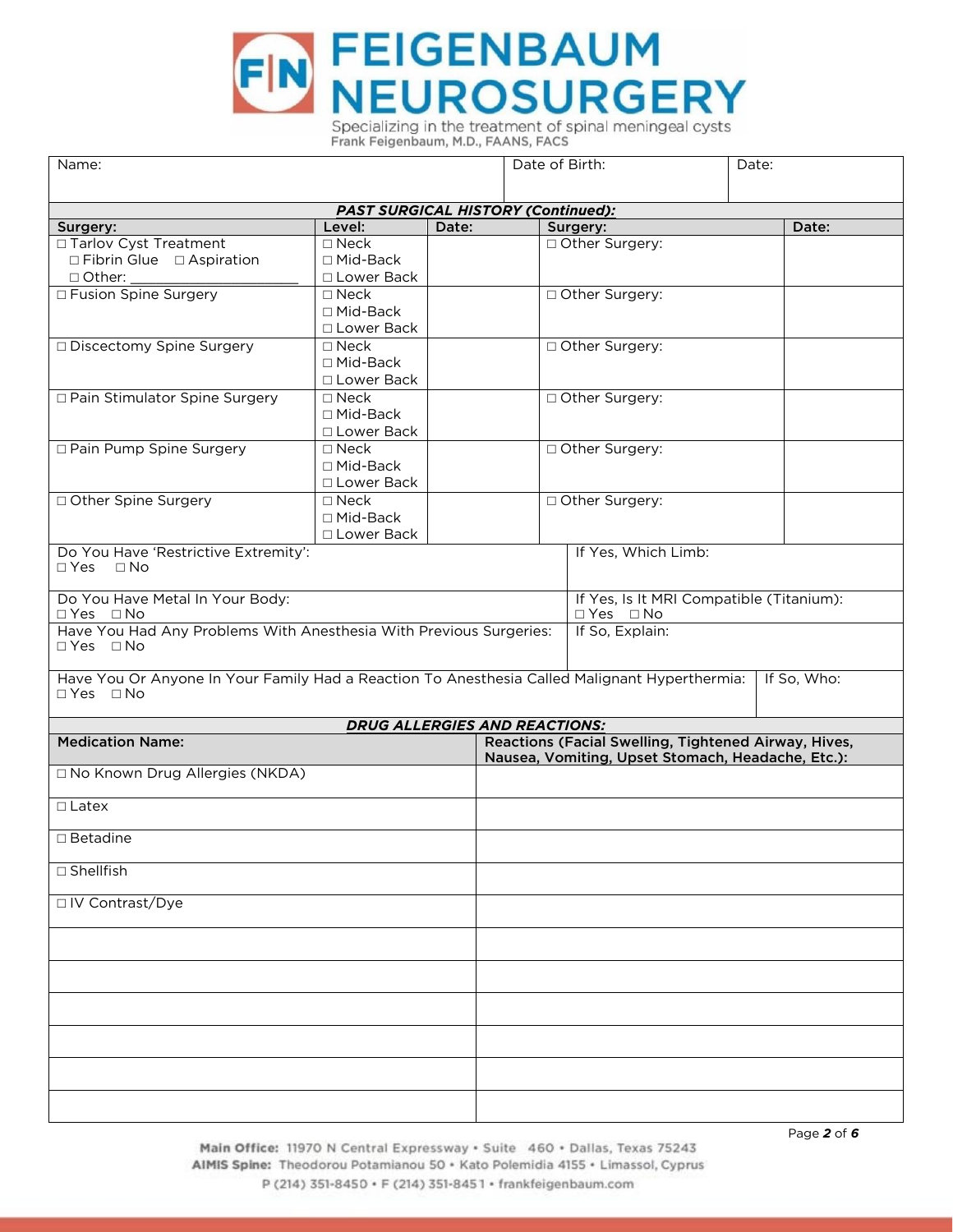

| Date of Birth:<br>Name:<br>Date:                                                                                                |                   |                  |                          |                 |                      |                                                                         |                                                                                                                      |  |  |
|---------------------------------------------------------------------------------------------------------------------------------|-------------------|------------------|--------------------------|-----------------|----------------------|-------------------------------------------------------------------------|----------------------------------------------------------------------------------------------------------------------|--|--|
| <b>FAMILY MEDICAL HISTORY (Include Deceased Family Members):</b>                                                                |                   |                  |                          |                 |                      |                                                                         |                                                                                                                      |  |  |
| $\Box$ Adopted<br>$\Box$ Family history unobtainable<br>$\Box$ Family history negative                                          |                   |                  |                          |                 |                      |                                                                         |                                                                                                                      |  |  |
| Disease:                                                                                                                        |                   | <b>Father:</b>   | Mother:                  | <b>Brother:</b> | Sister:              | Other (Specify):                                                        |                                                                                                                      |  |  |
| <b>Heart Disease</b>                                                                                                            |                   | $\Box$           | $\Box$                   | $\Box$          | $\Box$               | $\Box$                                                                  |                                                                                                                      |  |  |
| <b>Diabetes</b>                                                                                                                 |                   | $\Box$           | $\Box$                   | $\Box$          | $\Box$               | $\Box$                                                                  | <u> 1989 - Jan James James Barbara, meny kaominina dia kaominina mpikambana ara-</u>                                 |  |  |
| Hypertension (High Blood Pressure)                                                                                              |                   | $\Box$           | $\Box$                   | $\Box$          | $\Box$               | $\Box$                                                                  | <u> 1989 - Jan James Barnett, mendekan berasar berasar berasar berasar berasar berasar berasar berasar berasar b</u> |  |  |
| High Cholesterol                                                                                                                |                   | $\Box$           | $\Box$                   | $\Box$          | $\Box$               |                                                                         |                                                                                                                      |  |  |
| Cancer (Specify/Type):                                                                                                          |                   |                  |                          |                 |                      |                                                                         |                                                                                                                      |  |  |
|                                                                                                                                 |                   | $\Box$           | $\Box$                   | $\Box$          | $\Box$               | $\Box$                                                                  |                                                                                                                      |  |  |
| <b>Hereditary Defects</b>                                                                                                       |                   | $\Box$           | $\Box$                   | □               | □                    | $\Box$                                                                  |                                                                                                                      |  |  |
| <b>Connective Tissue Disorders:</b><br>Marfan's<br>Ehlers-Danlos Syndrome                                                       |                   | $\Box$<br>$\Box$ | $\Box$<br>$\Box$         | □<br>$\Box$     | $\Box$<br>□          |                                                                         |                                                                                                                      |  |  |
| Tarlov Cyst(s)<br>Other:                                                                                                        |                   | $\Box$           | $\Box$                   | □               | $\Box$               |                                                                         |                                                                                                                      |  |  |
|                                                                                                                                 |                   | $\Box$           | $\Box$                   | $\Box$          | □                    |                                                                         |                                                                                                                      |  |  |
|                                                                                                                                 |                   |                  |                          |                 |                      |                                                                         |                                                                                                                      |  |  |
| Do You Drink Alcohol Excessively:<br>$\Box$ Yes $\Box$ No                                                                       |                   | How Often:       | □ 4 Or More Times a Week |                 |                      | $\Box$ Monthly Or Less $\Box$ 2-4 Times a Month $\Box$ 2-3 Times a Week |                                                                                                                      |  |  |
| Do You Smoke Now:<br>$\Box$ Yes $\Box$ No                                                                                       | Packs Per Day:    | How Long:        |                          |                 | $\Box$ Yes $\Box$ No | Have You in the Past:                                                   | When Did You Quit:                                                                                                   |  |  |
| Substance Abuse:<br>$\Box$ Yes $\Box$ No                                                                                        | If Yes, Describe: |                  |                          |                 |                      | $\Box$ Yes $\Box$ No                                                    | Have You Been Treated For Substance Abuse:                                                                           |  |  |
| Have You Had a Flu Vaccine Within the Past Year:<br>$\Box$ Yes $\Box$ No                                                        |                   |                  |                          |                 |                      | If No, Reason:                                                          |                                                                                                                      |  |  |
| Have You Had a COVID-19 Vaccine Within the Past Year:<br>$\Box$ Yes $\Box$ No                                                   |                   |                  |                          |                 |                      | If No, Reason:                                                          |                                                                                                                      |  |  |
| If 65 Years Or Older of Age, Have You Ever Had a Pneumonia Vaccination:<br>If No, Reason:<br>$\Box$ Yes $\Box$ No $\Box$ N/A    |                   |                  |                          |                 |                      |                                                                         |                                                                                                                      |  |  |
| Women, Ages 21-64, Have You Received One Or More Pap Tests to Screen For Cervical Cancer:<br>$\Box$ Yes $\Box$ No<br>$\Box N/A$ |                   |                  |                          |                 |                      |                                                                         |                                                                                                                      |  |  |
| Women, Ages 40-69, Have You Had a Mammogram in the Past 2 Years:<br>$\Box$ No<br>$\Box$ Mastectomy $\Box$ N/A<br>$\Box$ Yes     |                   |                  |                          |                 |                      |                                                                         |                                                                                                                      |  |  |
| If 50-75 Years of Age, Have You Had a Complete Colonoscopy in the Past 10 Years:<br>$\Box$ Yes $\Box$ No<br>$\Box N/A$          |                   |                  |                          |                 |                      |                                                                         |                                                                                                                      |  |  |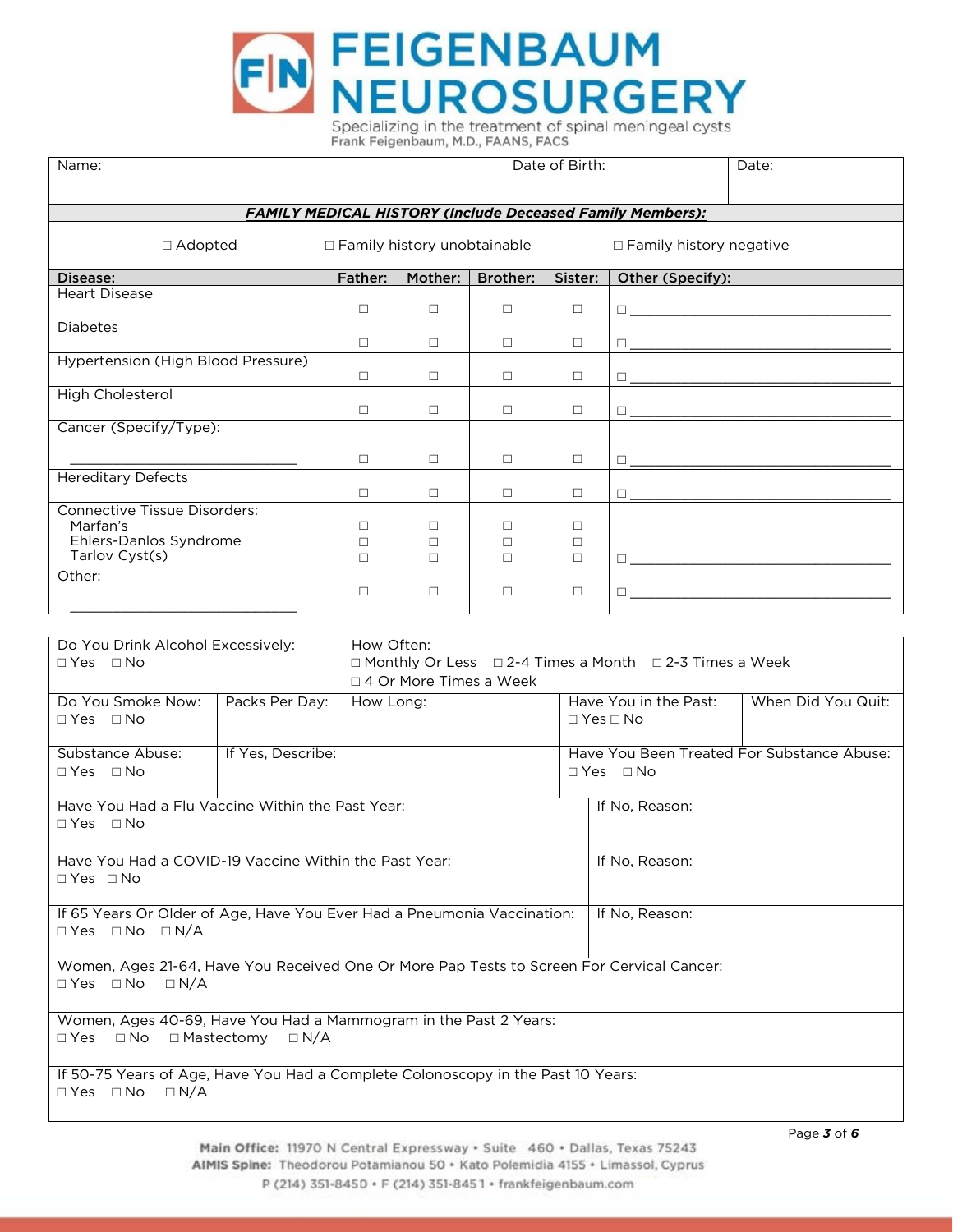

| Name:                                                           | Date of Birth:<br>Date:                                         |                    |
|-----------------------------------------------------------------|-----------------------------------------------------------------|--------------------|
|                                                                 | FALL RISK (65 Years or Older; Using FRAT Pack Assessment Tool): |                    |
| <b>Risk Factor:</b>                                             | Level:                                                          | <b>Risk Score:</b> |
| <b>Recent Falls:</b>                                            | None In Last 12 Months                                          |                    |
|                                                                 | One Or More Between 3 & 12 Months Ago                           |                    |
|                                                                 | One Or More In Last 3 Months                                    | 6                  |
|                                                                 | One Or More In Last 3 Months Whilst Inpatient / Resident        | 8                  |
| Medications (Sedatives, Anti-Depressants, Anti-                 | Not Taking Any of These                                         |                    |
| Parkinson's, Diuretics, Anti-Hypertensives,                     | Taking One                                                      |                    |
| Hypnotics):                                                     | Taking Two                                                      | 3                  |
|                                                                 | Taking More Than Two                                            |                    |
| Psychological (Anxiety, Depression, Decreased                   | Does Not Appear to Have Any of These                            |                    |
| Cooperation, Decreased Insight or Judgment                      | Appears Mildly Affected by One Or More                          |                    |
| <b>Especially Regarding Mobility:</b>                           | Appears Moderately Affected by One Or More                      | 3                  |
|                                                                 | Appears Severely Affected by One Or More                        |                    |
| Cognitive Status:                                               | Intact                                                          |                    |
|                                                                 | Mildly Impaired                                                 |                    |
|                                                                 | Moderately Impaired                                             |                    |
|                                                                 | Severely Impaired                                               |                    |
| Risk Score:<br>— I D'I E 11 — M I' D'I 10.1 E — II' I D'I 10.00 |                                                                 | $\sim$             |

 $\Box$  Low Risk: 5-11 □ Low Risk: 5-11 □ Medium Risk: 12-15 □ High Risk: 16-20 \_\_\_\_\_/20

 $\overline{\phantom{a}}$ 

| <b>PREFERRED PHARMACY:</b>                                                            |         |             |  |            |        |                                             |  |  |  |  |
|---------------------------------------------------------------------------------------|---------|-------------|--|------------|--------|---------------------------------------------|--|--|--|--|
| <b>Pharmacy Name:</b>                                                                 |         | City/State: |  |            | Phone: | Fax:                                        |  |  |  |  |
|                                                                                       |         |             |  |            |        |                                             |  |  |  |  |
|                                                                                       |         |             |  |            |        |                                             |  |  |  |  |
| MEDICATIONS YOU ARE TAKING (Include Over the Counter Drugs, Vitamins, Herbals, Etc.): |         |             |  |            |        |                                             |  |  |  |  |
| <b>Medication Name:</b>                                                               | Dosage: | Amount:     |  | Frequency: |        | Reason for Taking:   Prescribing Physician: |  |  |  |  |
| □ Not Currently Taking Any                                                            |         |             |  |            |        |                                             |  |  |  |  |
| Medications                                                                           |         |             |  |            |        |                                             |  |  |  |  |
|                                                                                       |         |             |  |            |        |                                             |  |  |  |  |
|                                                                                       |         |             |  |            |        |                                             |  |  |  |  |
|                                                                                       |         |             |  |            |        |                                             |  |  |  |  |
|                                                                                       |         |             |  |            |        |                                             |  |  |  |  |
|                                                                                       |         |             |  |            |        |                                             |  |  |  |  |
|                                                                                       |         |             |  |            |        |                                             |  |  |  |  |
|                                                                                       |         |             |  |            |        |                                             |  |  |  |  |
|                                                                                       |         |             |  |            |        |                                             |  |  |  |  |
|                                                                                       |         |             |  |            |        |                                             |  |  |  |  |
|                                                                                       |         |             |  |            |        |                                             |  |  |  |  |
|                                                                                       |         |             |  |            |        |                                             |  |  |  |  |
|                                                                                       |         |             |  |            |        |                                             |  |  |  |  |
|                                                                                       |         |             |  |            |        |                                             |  |  |  |  |
|                                                                                       |         |             |  |            |        |                                             |  |  |  |  |
|                                                                                       |         |             |  |            |        |                                             |  |  |  |  |
|                                                                                       |         |             |  |            |        |                                             |  |  |  |  |
|                                                                                       |         |             |  |            |        |                                             |  |  |  |  |
|                                                                                       |         |             |  |            |        |                                             |  |  |  |  |
|                                                                                       |         |             |  |            |        |                                             |  |  |  |  |
|                                                                                       |         |             |  |            |        |                                             |  |  |  |  |
|                                                                                       |         |             |  |            |        |                                             |  |  |  |  |
|                                                                                       |         |             |  |            |        |                                             |  |  |  |  |
|                                                                                       |         |             |  |            |        |                                             |  |  |  |  |

*Page 4 of 6*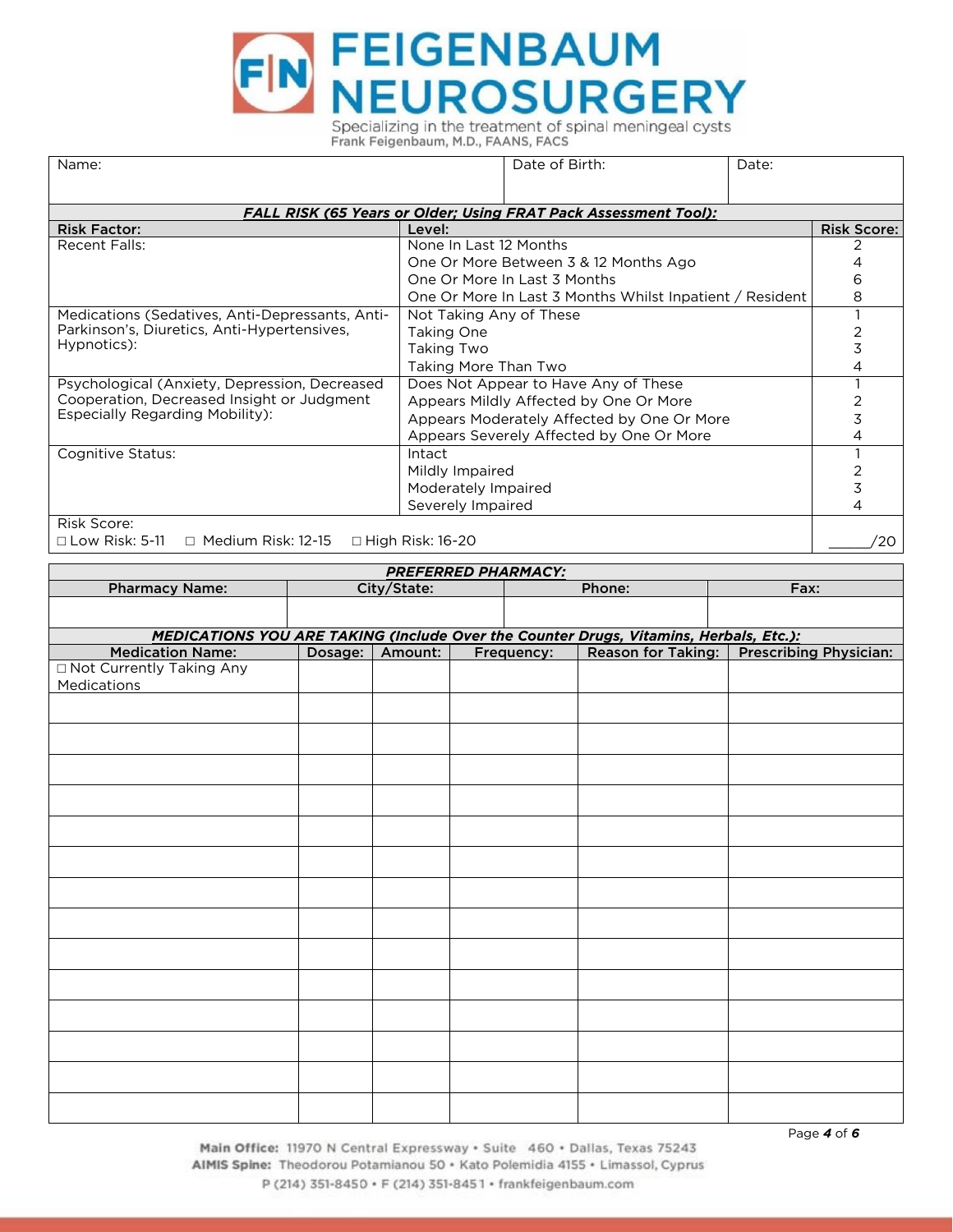

| Name:                                                                                                                                 |               |                                                                               |                                                        |                | Date of Birth:                   |                                                                                        |                                                                 | Date:                                                                                                         |  |
|---------------------------------------------------------------------------------------------------------------------------------------|---------------|-------------------------------------------------------------------------------|--------------------------------------------------------|----------------|----------------------------------|----------------------------------------------------------------------------------------|-----------------------------------------------------------------|---------------------------------------------------------------------------------------------------------------|--|
|                                                                                                                                       |               |                                                                               |                                                        |                |                                  |                                                                                        |                                                                 |                                                                                                               |  |
|                                                                                                                                       |               |                                                                               | <b>TARLOV ASSESSMENT:</b>                              |                |                                  |                                                                                        |                                                                 |                                                                                                               |  |
| When Did Your Symptoms / Problems Start:                                                                                              |               |                                                                               |                                                        |                |                                  |                                                                                        | Have Your Symptoms Increased:                                   |                                                                                                               |  |
| Years Ago                                                                                                                             |               |                                                                               | $\Box$ Yes $\Box$ No                                   |                |                                  |                                                                                        |                                                                 |                                                                                                               |  |
| $\Box$ <1 $\Box$ 1 $\Box$ 2 $\Box$ 3 $\Box$ 4 $\Box$ 5 $\Box$ 6 $\Box$ 7 $\Box$ 8 $\Box$ 9 $\Box$ 10+<br>Was There a Specific Injury: |               | Was This Accident Related:                                                    |                                                        |                | Date Of Injury:                  |                                                                                        |                                                                 |                                                                                                               |  |
| $\Box$ Yes $\Box$ No                                                                                                                  |               | $\Box$ Yes $\Box$ No                                                          |                                                        |                |                                  |                                                                                        |                                                                 |                                                                                                               |  |
| Do You Consider This a Work Or Auto Related Injury:                                                                                   |               |                                                                               | Why:                                                   |                |                                  |                                                                                        |                                                                 |                                                                                                               |  |
| $\Box$ Yes $\Box$ No                                                                                                                  |               |                                                                               |                                                        |                |                                  |                                                                                        |                                                                 |                                                                                                               |  |
|                                                                                                                                       |               |                                                                               | <b>SYMPTOMS:</b>                                       |                |                                  |                                                                                        |                                                                 |                                                                                                               |  |
| Low Back Pain:                                                                                                                        |               | <b>Right Calf Pain:</b>                                                       |                                                        |                | <b>Right Calf Numbness:</b>      |                                                                                        |                                                                 | <b>Cervical Neck Pain:</b>                                                                                    |  |
| $\Box$ Left $\Box$ Right $\Box$ Bilateral                                                                                             |               | $\Box$ Anterior $\Box$ Posterior                                              |                                                        |                | $\Box$ Anterior $\Box$ Posterior |                                                                                        |                                                                 | $\Box$ Left $\Box$ Right $\Box$ Bilateral                                                                     |  |
| $\Box$ Left > Right $\Box$ Right > Left                                                                                               | $\Box$ Medial | $\Box$ Lateral                                                                | $\Box$ Medial                                          |                | $\Box$ Lateral                   |                                                                                        | $\Box$ Left > Right                                             | $\Box$ Right > Left                                                                                           |  |
| <b>Sacral Pain:</b>                                                                                                                   |               | Left Foot Pain:                                                               | <b>Right Foot Pain:</b>                                |                |                                  |                                                                                        |                                                                 | <b>Cervical Neck Numbness:</b>                                                                                |  |
| □ Left □ Right □ Bilateral                                                                                                            |               | $\Box$ Top $\Box$ Bottom                                                      | $\Box$ Top $\Box$ Bottom                               |                |                                  |                                                                                        |                                                                 | $\Box$ Left $\Box$ Right $\Box$ Bilateral                                                                     |  |
| $\Box$ Left > Right $\Box$ Right > Left                                                                                               |               | <b>Left Foot Numbness:</b>                                                    | <b>Right Foot Numbness:</b>                            |                |                                  |                                                                                        | $\Box$ Left > Right                                             | $\Box$ Right > Left                                                                                           |  |
| <b>Buttock Pain:</b>                                                                                                                  |               | $\Box$ Top $\Box$ Bottom                                                      | $\Box$ Top $\Box$ Bottom                               |                |                                  |                                                                                        |                                                                 | Occiput (Base of Skull) Pain:                                                                                 |  |
| □ Left □ Right □ Bilateral                                                                                                            |               | Perineal:                                                                     |                                                        | <b>Rectal:</b> |                                  |                                                                                        | $\Box$ Left $\Box$ Right                                        |                                                                                                               |  |
| $\Box$ Left > Right $\Box$ Right > Left<br><b>Low Back Numbness:</b>                                                                  |               | $\Box$ Pain $\Box$ Numbness<br><b>Pelvic Pain:</b>                            | $\Box$ Pain $\Box$ Numbness<br><b>Pelvic Numbness:</b> |                |                                  |                                                                                        |                                                                 | Left Upper Arm Pain:                                                                                          |  |
|                                                                                                                                       |               |                                                                               |                                                        |                |                                  |                                                                                        |                                                                 | $\Box$ Anterior $\Box$ Posterior $\Box$ Medial $\Box$ Lateral                                                 |  |
| $\Box$ Left $\Box$ Right $\Box$ Bilateral                                                                                             |               | □ Left □ Right                                                                | $\Box$ Left $\Box$ Right                               |                |                                  |                                                                                        |                                                                 | Left Upper Arm Numbness:                                                                                      |  |
| $\Box$ Left > Right $\Box$ Right > Left<br><b>Sacral Numbness:</b>                                                                    |               | <b>Groin Pain:</b>                                                            | <b>Groin Numbness:</b>                                 |                |                                  | $\Box$ Anterior $\Box$ Posterior $\Box$ Medial $\Box$ Lateral<br>Right Upper Arm Pain: |                                                                 |                                                                                                               |  |
|                                                                                                                                       |               | $\Box$ Left $\Box$ Right                                                      | $\Box$ Left $\Box$ Right                               |                |                                  |                                                                                        |                                                                 |                                                                                                               |  |
| <b>Sexual Dysfunction:</b><br>□ Left □ Right □ Bilateral                                                                              |               |                                                                               |                                                        |                |                                  |                                                                                        |                                                                 | □ Anterior □ Posterior □ Medial □ Lateral<br><b>Right Upper Arm Numbness:</b>                                 |  |
| □ PGAD (Persistent Genital Arousal)<br>$\Box$ Left > Right $\Box$ Right > Left<br><b>Buttock Numbness:</b>                            |               |                                                                               |                                                        |                |                                  |                                                                                        |                                                                 |                                                                                                               |  |
|                                                                                                                                       |               | □ Dyspareunia (Painful Sexual Intercourse)                                    |                                                        |                |                                  |                                                                                        |                                                                 | $\Box$ Anterior $\Box$ Posterior $\Box$ Medial $\Box$ Lateral<br>Left Lower Arm Pain:                         |  |
| $\Box$ Left $\Box$ Right $\Box$ Bilateral                                                                                             |               | □ Erectile Dysfunction                                                        |                                                        |                |                                  |                                                                                        |                                                                 |                                                                                                               |  |
| $\Box$ Left > Right $\Box$ Right > Left                                                                                               |               |                                                                               | <b>Bowel Dysfunction:</b>                              |                |                                  |                                                                                        |                                                                 | $\Box$ Anterior $\Box$ Posterior                                                                              |  |
| Left Thigh Pain:                                                                                                                      |               | $\Box$ Constipation<br>□ Loss of Sensation                                    |                                                        |                |                                  |                                                                                        |                                                                 | $\Box$ Medial<br>$\Box$ Lateral                                                                               |  |
| □ Anterior (Front) □ Posterior (Back)                                                                                                 |               | $\Box$ Use of Laxatives $\Box$ Urgency                                        |                                                        |                |                                  |                                                                                        |                                                                 | Left Lower Arm Numbness:                                                                                      |  |
| $\Box$ Medial (Inside)<br>□ Lateral (Outside)<br><b>Left Thigh Numbness:</b>                                                          |               | $\Box$ Incontinence (Leaking / Unable to Hold)<br><b>Urinary Dysfunction:</b> |                                                        |                |                                  |                                                                                        |                                                                 | $\Box$ Posterior<br>$\Box$ Anterior                                                                           |  |
|                                                                                                                                       |               |                                                                               |                                                        |                |                                  |                                                                                        | $\Box$ Lateral<br>$\Box$ Medial<br><b>Right Lower Arm Pain:</b> |                                                                                                               |  |
| □ Anterior (Front) □ Posterior (Back)<br>$\Box$ Medial (Inside)<br>□ Lateral (Outside)                                                |               | $\Box$ Frequency<br>□ Retention (Unable to Empty Bladder)                     |                                                        |                |                                  |                                                                                        | $\Box$ Anterior<br>$\Box$ Posterior                             |                                                                                                               |  |
| <b>Right Thigh Pain:</b>                                                                                                              |               | $\Box$ Urgency                                                                |                                                        |                |                                  | $\Box$ Lateral<br>$\Box$ Medial                                                        |                                                                 |                                                                                                               |  |
| □ Anterior (Front)<br>□ Posterior (Back)                                                                                              |               | $\Box$ Have to Self-Catheterize                                               |                                                        |                |                                  |                                                                                        |                                                                 | <b>Right Lower Arm Numbness:</b>                                                                              |  |
| □ Medial (Inside)<br>$\Box$ Lateral (Outside)                                                                                         |               | $\Box$ Valsalva to Void (Push Bear Down to Urinate)                           |                                                        |                |                                  |                                                                                        |                                                                 | $\square$ Posterior<br>$\Box$ Anterior                                                                        |  |
| <b>Right Thigh Numbness:</b>                                                                                                          |               | □ Nocturia (Frequent Urination at Night)                                      |                                                        |                |                                  |                                                                                        |                                                                 | $\Box$ Medial<br>$\Box$ Lateral                                                                               |  |
| $\Box$ Anterior (Front)<br>□ Posterior (Back)                                                                                         |               | □ Incontinence (Leaking, Unable to Hold)                                      |                                                        |                |                                  |                                                                                        |                                                                 | Left Finger Pain:                                                                                             |  |
| $\Box$ Medial (Inside)<br>□ Lateral (Outside)                                                                                         |               |                                                                               | <b>Thoracic Pain:</b>                                  |                |                                  |                                                                                        |                                                                 | $\Box$ Thumb $\Box$ Pointer                                                                                   |  |
| Left Calf Pain:                                                                                                                       |               | □ Left □ Right □ Bilateral                                                    |                                                        |                |                                  |                                                                                        |                                                                 | $\Box$ Middle $\Box$ Ring $\Box$ Pinky                                                                        |  |
|                                                                                                                                       |               |                                                                               |                                                        |                |                                  |                                                                                        |                                                                 | Left Finger Numbness:                                                                                         |  |
| $\Box$ Anterior (Front)<br>□ Posterior (Back)                                                                                         |               | $\Box$ Left > Right $\Box$ Right > Left                                       |                                                        |                |                                  |                                                                                        |                                                                 |                                                                                                               |  |
| $\Box$ Medial (Inside)<br>$\Box$ Lateral (Outside)                                                                                    |               | $\Box$ Upper $\Box$ Middle $\Box$ Lower                                       |                                                        |                |                                  |                                                                                        |                                                                 | $\Box$ Thumb $\Box$ Pointer                                                                                   |  |
| <b>Left Calf Numbness:</b>                                                                                                            |               |                                                                               | <b>Thoracic Numbness:</b>                              |                |                                  |                                                                                        |                                                                 | $\Box$ Middle $\Box$ Ring $\Box$ Pinky                                                                        |  |
| $\Box$ Anterior (Front)<br>□ Posterior (Back)                                                                                         |               | $\Box$ Left $\Box$ Right $\Box$ Bilateral                                     |                                                        |                |                                  |                                                                                        |                                                                 | <b>Right Finger Pain:</b>                                                                                     |  |
| $\Box$ Medial (Inside)<br>$\Box$ Lateral (Outside)                                                                                    |               | $\Box$ Left > Right $\Box$ Right > Left                                       |                                                        |                |                                  |                                                                                        |                                                                 | $\Box$ Thumb $\Box$ Pointer                                                                                   |  |
|                                                                                                                                       |               | $\Box$ Upper $\Box$ Middle $\Box$ Lower                                       |                                                        |                |                                  |                                                                                        |                                                                 | $\Box$ Middle $\Box$ Ring $\Box$ Pinky                                                                        |  |
|                                                                                                                                       |               |                                                                               |                                                        |                |                                  |                                                                                        |                                                                 | <b>Right Finger Numbness:</b>                                                                                 |  |
|                                                                                                                                       |               |                                                                               |                                                        |                | $\Box$ Thumb                     |                                                                                        | $\Box$ Pointer                                                  | $\Box$ Middle $\Box$ Ring<br>$\Box$ Pinky<br>$D \cap \cap \cap \mathsf{E} \cap \mathsf{E} \subset \mathsf{E}$ |  |

Main Office: 11970 N Central Expressway · Suite 460 · Dallas, Texas 75243 AIMIS Spine: Theodorou Potamianou 50 · Kato Polemidia 4155 · Limassol, Cyprus P (214) 351-8450 · F (214) 351-8451 · frankfeigenbaum.com

*Page 5 of 6*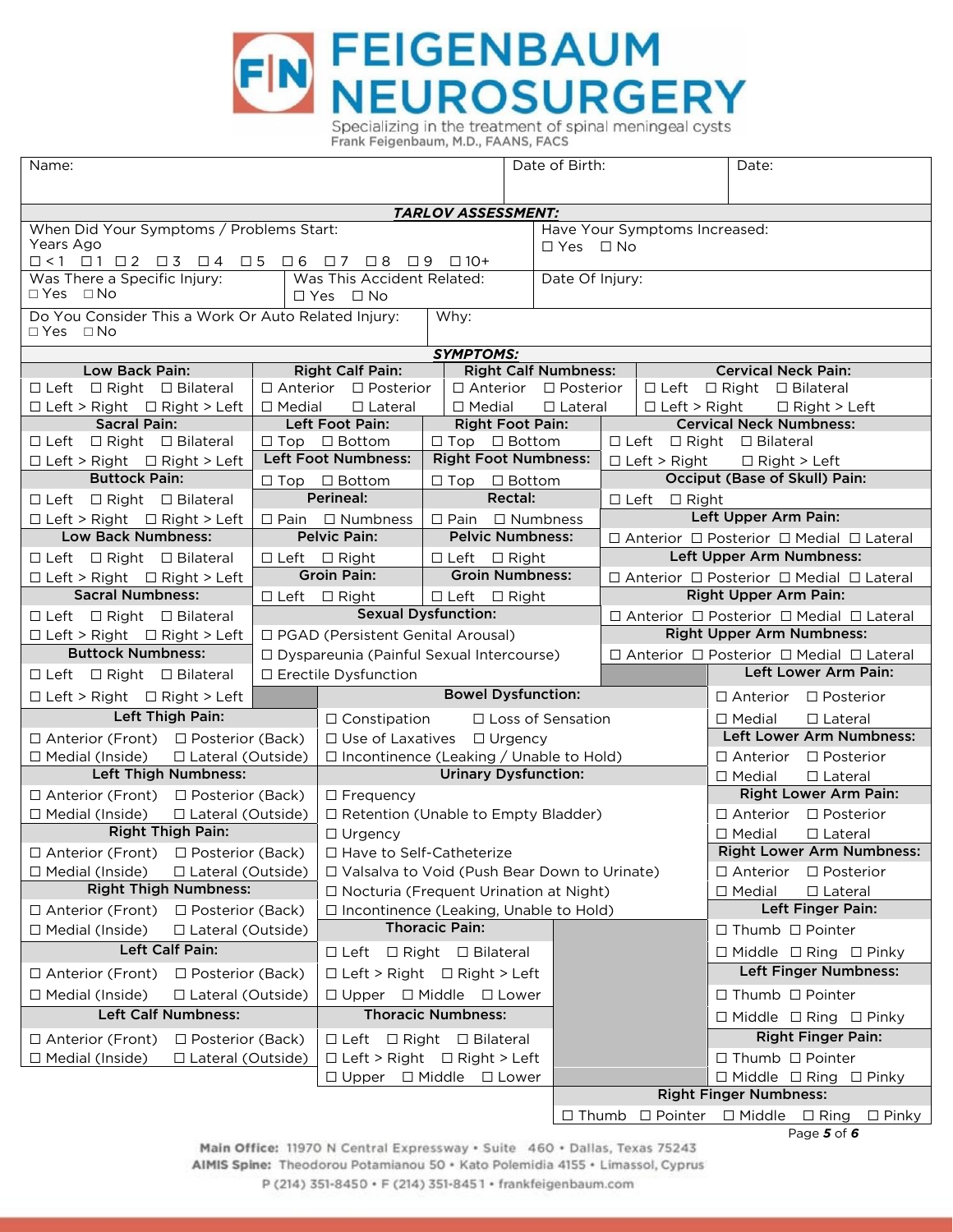

| Name:                                                                          | Date of Birth:<br>Date:                                                        |                                     |  |  |  |  |
|--------------------------------------------------------------------------------|--------------------------------------------------------------------------------|-------------------------------------|--|--|--|--|
|                                                                                |                                                                                |                                     |  |  |  |  |
|                                                                                | TARLOV ASSESSMENT (Continued):<br><b>CONSERVATIVE MANAGEMENT:</b>              |                                     |  |  |  |  |
| Therapy:                                                                       |                                                                                | <b>Medications:</b>                 |  |  |  |  |
| □ Chiropractor:<br>□ Physical Therapy:                                         | $\Box$ Tylenol                                                                 | $\Box$ Morphine                     |  |  |  |  |
| Sessions<br>Sessions                                                           | □ Anti-Inflammatory                                                            | □ Fentanyl Patch                    |  |  |  |  |
| $\Box 1-10 \quad \Box > 10$<br>$\Box$ 1-10 $\Box$ > 10 $\Box$ > 20 $\Box$ > 30 | $\Box$ Norco                                                                   | $\Box$ Dilaudid - Oral              |  |  |  |  |
| $\Box$ Aqua Therapy<br>$\Box$ Message Therapy                                  | □ Oxycodone                                                                    | $\Box$ Other Narcotics              |  |  |  |  |
| □ Symptoms Improved                                                            | $\square$ Percocet                                                             | $\Box$ Tramadol                     |  |  |  |  |
| $\Box$ Symptoms Same                                                           | $\Box$ Vicodin                                                                 |                                     |  |  |  |  |
| □ Symptoms Worsened                                                            | □ Symptoms Improved                                                            |                                     |  |  |  |  |
| <b>Pain Management:</b>                                                        | $\Box$ Symptoms Same                                                           |                                     |  |  |  |  |
| □ Pain Clinic                                                                  | □ Symptoms Worsened                                                            |                                     |  |  |  |  |
| Months<br>Years<br>or                                                          |                                                                                | <b>Pain Modulating Medications:</b> |  |  |  |  |
| $\Box$ 0-3 $\Box$ 3-6<br>$\square$ 6-12<br>$\square$ 1-2 $\square$ > 2         | $\Box$ Amitriptyline                                                           | □ Pregabalin/Lyrica                 |  |  |  |  |
| $\Box$ Symptoms Improved                                                       | $\Box$ Neurontin/Gabapentin                                                    | □ Loss of Sensation                 |  |  |  |  |
| □ Symptoms Same                                                                | $\Box$ Other:                                                                  |                                     |  |  |  |  |
| □ Symptoms Worsened                                                            |                                                                                |                                     |  |  |  |  |
| Injections:                                                                    | □ Symptoms Improved                                                            |                                     |  |  |  |  |
| □ Caudal Block<br>□ Lumbar Epidural                                            | □ Symptoms Same                                                                |                                     |  |  |  |  |
| $\Box$ Symptoms Improved<br>$\Box$ Symptoms Improved                           | □ Symptoms Worsened                                                            |                                     |  |  |  |  |
| $\Box$ Symptoms Same<br>$\Box$ Symptoms Same                                   |                                                                                | <b>ACTIVITIES:</b>                  |  |  |  |  |
| □ Symptoms Worsened<br>□ Symptoms Worsened                                     |                                                                                | Sitting:                            |  |  |  |  |
| $\Box$ SI Joint:<br>$\Box$ Pudendal Block                                      | $\Box$ Constantly Squirming                                                    |                                     |  |  |  |  |
| $\Box$ Left $\Box$ Right<br>□ Symptoms Improved                                | $\Box$ Avoids Activities                                                       |                                     |  |  |  |  |
| $\Box$ Symptoms Improved<br>$\Box$ Symptoms Same                               | □ Uses Cushion                                                                 |                                     |  |  |  |  |
| $\Box$ Symptoms Same<br>$\Box$ Symptoms Worsened                               | □ Unable to Sit for:                                                           |                                     |  |  |  |  |
| □ Symptoms Worsened                                                            | Minutes                                                                        |                                     |  |  |  |  |
| □ Diagnostic Nerve Root Block                                                  | $\Box > 5 \quad \Box > 10 \quad \Box > 20$<br>$\square$ > 30<br>$\square$ > 30 |                                     |  |  |  |  |
| Level:                                                                         | Other:                                                                         |                                     |  |  |  |  |
|                                                                                | $\Box$ Ice Pack                                                                | $\Box$ TENS Unit                    |  |  |  |  |
| $\Box$ Symptoms Improved                                                       | $\Box$ Heat Pack                                                               | $\Box$ Acupuncture                  |  |  |  |  |
| □ Symptoms Same                                                                | $\Box$ Behavior Modification                                                   | $\Box$ Yoga                         |  |  |  |  |
| □ Symptoms Worsened                                                            | □ Decreased Activity                                                           |                                     |  |  |  |  |
| $\Box$ Other:                                                                  | □ Symptoms Improved                                                            |                                     |  |  |  |  |
|                                                                                | □ Symptoms Same                                                                |                                     |  |  |  |  |
| Procedures:                                                                    | □ Symptoms Worsened                                                            |                                     |  |  |  |  |
| □ Spinal Cord Stimulator<br>□ Lumbar Fusion                                    |                                                                                | <b>Symptoms Increased By:</b>       |  |  |  |  |
| □ Prior Meningeal Cyst Treatment<br>$\Box$ Pain Pump                           | $\Box$ Sitting                                                                 |                                     |  |  |  |  |
| Surgeon:                                                                       | $\Box$ Standing                                                                |                                     |  |  |  |  |
|                                                                                | $\square$ Walking                                                              |                                     |  |  |  |  |
| □ Symptoms Improved                                                            |                                                                                | <b>Symptoms Relieved By:</b>        |  |  |  |  |
| □ Symptoms Same                                                                | □ Lying Down                                                                   |                                     |  |  |  |  |
| □ Symptoms Worsened                                                            | $\Box$ Standing                                                                |                                     |  |  |  |  |
|                                                                                | $\square$ Sitting                                                              |                                     |  |  |  |  |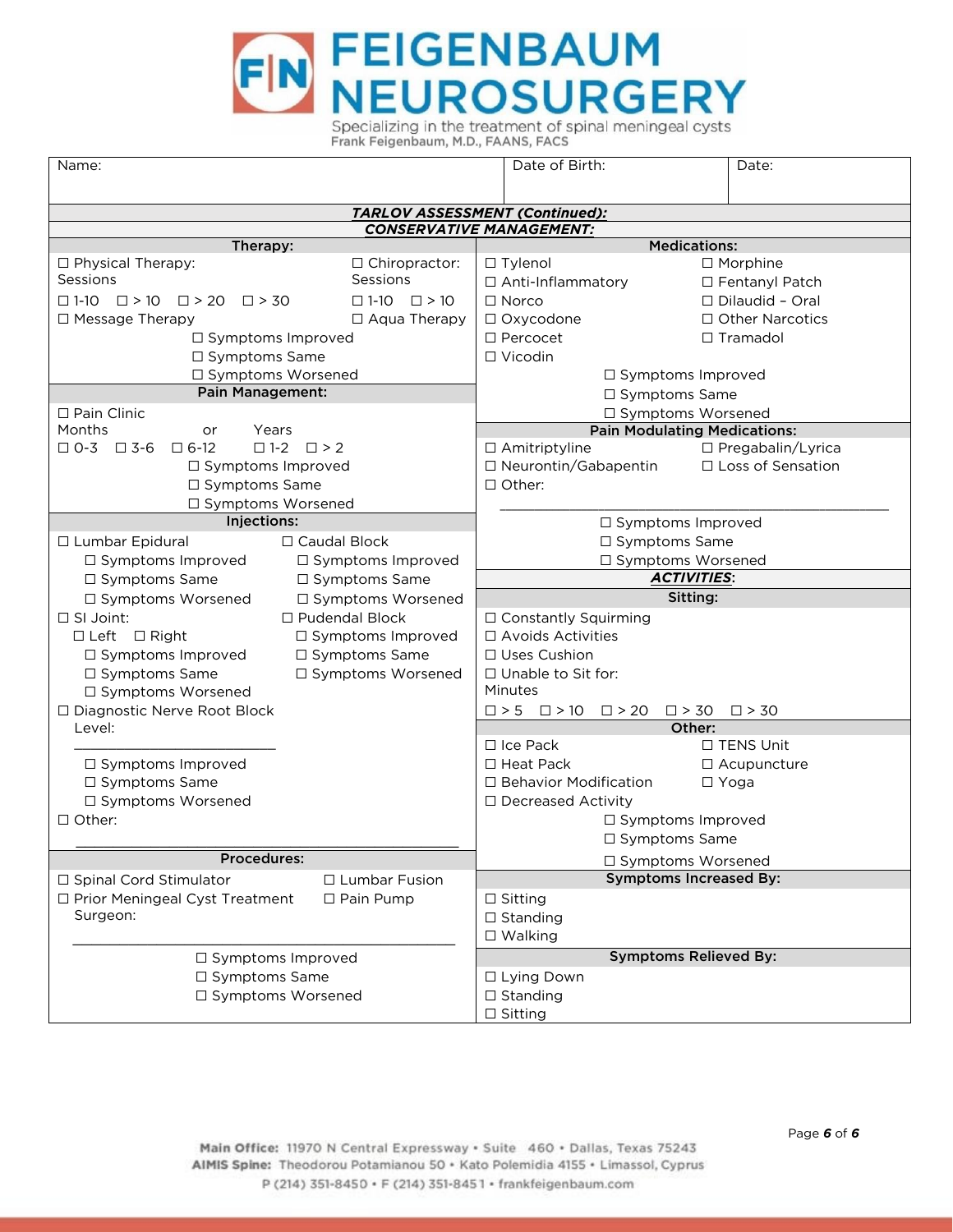

## NOTICE OF PRIVACY PRACTICES ACKNOWLEDGEMENT

This notice describes how medical information about you may be used and disclosed and how you can get access to this information. Please review it carefully.

We are committed to protect the privacy of your personal health information (PHI). If you have any guestions about this notice, or complaints regarding our privacy practices, please contact the Privacy Officer Laura Abshire 816-301-4561. You will not be retaliated against for filing a complaint.

Under the Health Insurance Portability and Accountability Act of 1996 (HIPAA), you have certain rights to privacy regarding your protected health information. For example, this information can and will be used to:

- Health Information Exchange: We may make your health information available electronically to other healthcare providers or other 3rd party agencies outside of our facility who are involved in your care. We may conduct, plan, and direct treatment among multiple healthcare providers who may be involved in that treatment directly and indirectly.
- Obtain payment from third-party payors.
- Health oversight agencies: We may disclose protected health information to a health oversight agency for activities authorized by law, such as audits, investigations, and inspections. Oversight agencies seeking this information include government agencies that oversee the health care system, government benefit programs, other government regulatory programs and civil rights laws.
- Legal Proceedings: To assist in any legal proceeding or in response to a court order, in certain conditions in response to a subpoena, or other lawful process.

We are required to comply with the terms of this notice currently in effect, although we reserve the right to change the terms of this notice. To the extent that these terms are revised, a copy of the revised notice will be provided to you. Effective date for this notice: September 9, 2021.

You may request, in writing, that you restrict how your private information is used or disclosed to carry out treatment, payment, or healthcare operations. You also understand that we are not required to agree to your requested restrictions, but if we do agree, then we are bound to abide by such restrictions.

Subject to certain regulatory limitations (i) you have the right to receive confidential communications from us; (ii) you have the right to inspect and copy your health information; (iii) you have the right to amend your health information that we maintain; and (iv) you have the right to receive an accounting of disclosures of your health information. You have the right to receive a paper copy of this notice upon request. We are obligated to maintain the privacy of your health information, and you have the right to notice of any breach of that information. information, and you have the right to notice of any breach of that information.

| Patient/Representative Signature                                                                                  |                 | Date                                                                                                       |  |  |  |  |  |  |
|-------------------------------------------------------------------------------------------------------------------|-----------------|------------------------------------------------------------------------------------------------------------|--|--|--|--|--|--|
| Patient Name                                                                                                      |                 | <b>DOB</b>                                                                                                 |  |  |  |  |  |  |
| <b>OFFICE USE ONLY</b>                                                                                            |                 |                                                                                                            |  |  |  |  |  |  |
| unable to do so as documented below:                                                                              |                 | attempted to obtain the patient's signature in acknowledgement of this Notice of Privacy Practices but was |  |  |  |  |  |  |
| $\Box$ An emergency existed, and a signature was not possible at the time. $\Box$ The individual refused to sign. |                 |                                                                                                            |  |  |  |  |  |  |
| $\Box$ A copy was mailed with a request for a signature by return mail.                                           |                 |                                                                                                            |  |  |  |  |  |  |
| In Unable to communicate with patient for following reasons:                                                      | $\sqcap$ Other: |                                                                                                            |  |  |  |  |  |  |
|                                                                                                                   |                 |                                                                                                            |  |  |  |  |  |  |
| Reviewed By:                                                                                                      | Date:           | Signature:                                                                                                 |  |  |  |  |  |  |
|                                                                                                                   |                 |                                                                                                            |  |  |  |  |  |  |

Main Office: 11970 N Central Expressway · Suite 460 · Dallas, Texas 75243 AIMIS Spine: Theodorou Potamianou 50 · Kato Polemidia 4155 · Limassol, Cyprus P (214) 351-8450 · F (214) 351-8451 · frankfeigenbaum.com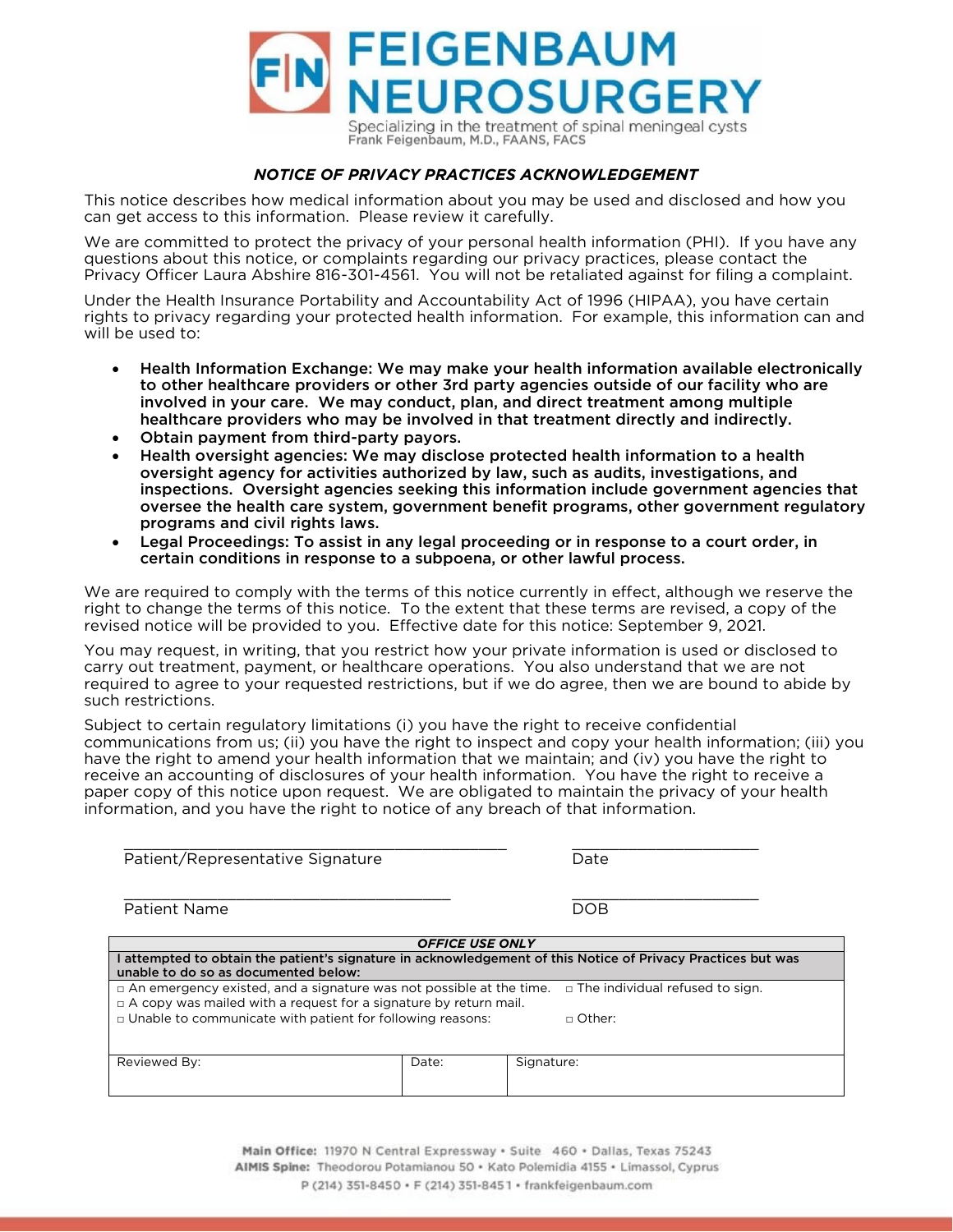

Frank Feigenbaum, M.D., FAANS, FACS

**Insurance Billing:** Insurance is a contract between you and your insurance company. It is your responsibility<br>To know your plan coverage, benefits, eligibility, cost share amounts (deductible, co-payment, co-insurance, to know your plan coverage, benefits, eligibility, cost share amounts (deductible, co-payment, co-insurance, etc.) exclusions, limitations, referral, and pre-authorization requirements for specialty services. It is your responsibility to confirm that Feigenbaum Neurosurgery, PA (FN) participates in your plan. If FN participates with your insurance plan, we will file a claim on your behalf and bill you for your portion after insurance processing. FN requires a valid picture ID, all current insurance information, your referral, and an approved pre-authorization to bill your insurance for the visit. All copays are due at the time of service.<br>For surgery services FN will verify your insurance eligibility benefits and assist in obtaining prior authorization for surgery and in-patient hospitalization services but **this is not a guarantee of payment.** We<br>can estimate what your insurance company may pay but the final determination of benefits is made by your can estimate what your insurance company may pay but the final determination of benefits in made by your<br>insurance.

insurance. **- Payment Responsibility for Non-Covered Services:** Limited coverage is common among insurance plans.<br>If non-covered services are known prior to surgery, payment is due before services are rendered.

If non-covered services are known prior to surgery, payment is due before services are rendered. **- Self-pay Accounts:** Self-pay accounts include patients with no insurance, or patients with no approved<br>pre-authorization by their insurance. Payment is required prior to the date of service. To determine pre-authorization by their insurance. Payment is required prior to the date of service. To determine payment amounts for an office appointment or surgery, please call 214-351-8450.

payment amounts for an office appointment or surgery, please call 214-351-8450. **- Returned Checks:** The charge for a returned check is \$25.00 payable by cash or money order. This will be a<br>applied to your account in addition to the insufficient funds amount

applied to your account in addition to the insufficient funds amount. **- Outstanding Balance Policy:** Billing Statements sent will reflect the amount you owe after insurance<br>processing - Payment in full is expected on receipt of your statement - If no resolution can be made wi processing. Payment in full is expected on receipt of your statement. If no resolution can be made within thirty (30) calendar days, your account may be sent to a collection agency, and you may be discharged from FN. If you have questions regarding any bills, balances or statements regarding services rendered by our group please contact our Billing department at 816-615-2711 or 502-825-1397.

our group please contact our Billing department at 816-615-2711 or 502-825-1397. In the 816-615-2711 or 502-82 **- Surgery Claims:** Please allow 30-45 days for claim processing following surgery. It is common to get a<br>letter from your insurance requesting information from FN or denying payment. FN billing department w letter from your insurance requesting information from FN or denying payment. FN billing department will provide the necessary documentation requested by your insurance. Please contact our billing department for all questions regarding any insurance correspondence you receive in the mail. If necessary, you may be asked to help in the appeal process.

asked to help in the appeal process. **- Other Billing:** Questions you have regarding bills from the hospital or other providers will need to be<br>addressed to the name/company listed on the invoice. You may receive statements from the hospital addressed to the name/company listed on the invoice. You may receive statements from the hospital, neuromonitoring company (Neurophysiology Associates, Biotronic, or NuVasive), anesthesia, Radiology, pain management, internal medicine group, and physical therapy, if applicable.

pain management, internal medicine group, and physical therapy, if applicable. **- Medicare:** FN accepts Medicare assignment on covered Medicare charges. There is a possibility that some<br>services are not covered by Medicare When services fall under that category, you will be asked to sign an services are not covered by Medicare. When services fall under that category, you will be asked to sign an advanced beneficiary notice (ABN) indicating that you acknowledge non-coverage and that you agree to pay in full prior to services being rendered. Medicare 20% coinsurance will be billed after we receive payment from Medicare. Payment of the annual deductible and any non-covered charges is expected at the time of service unless you have secondary insurance accepted by the group.

time of service unless you have secondary insurance accepted by the group. - Worker's Compensation, Motor Vehicle Accidents (MVA), Third-Party Liability Insurance: Feigenbaum<br>Neurosurgery does not accept Worker's Compensation, MVA, or any Third-Party Liability Insurance (auto Neurosurgery does not accept Worker's Compensation, MVA, or any Third-Party Liability Insurance (auto,<br>homeowner, etc.). You are responsible for payment of services rendered. It is the patient's responsibility to seek reimbursement from the third-party insurance.

 $\frac{1}{2}$ *If you have any questions or need clarification of any of the above policies, please contact our office at 214-351-8450.* 

By signing this, I acknowledge I have read the above information and understand and agree to all the terms listed.

Patient/Representative Signature and the state of Date Patient/Representative Signature Date

Patient Name and the set of the set of the set of the set of the set of the set of the set of the set of the s

Main Office: 11970 N Central Expressway · Suite 460 · Dallas, Texas 75243 AIMIS Spine: Theodorou Potamianou 50 · Kato Polemidia 4155 · Limassol, Cyprus P (214) 351-8450 · F (214) 351-8451 · frankfeigenbaum.com